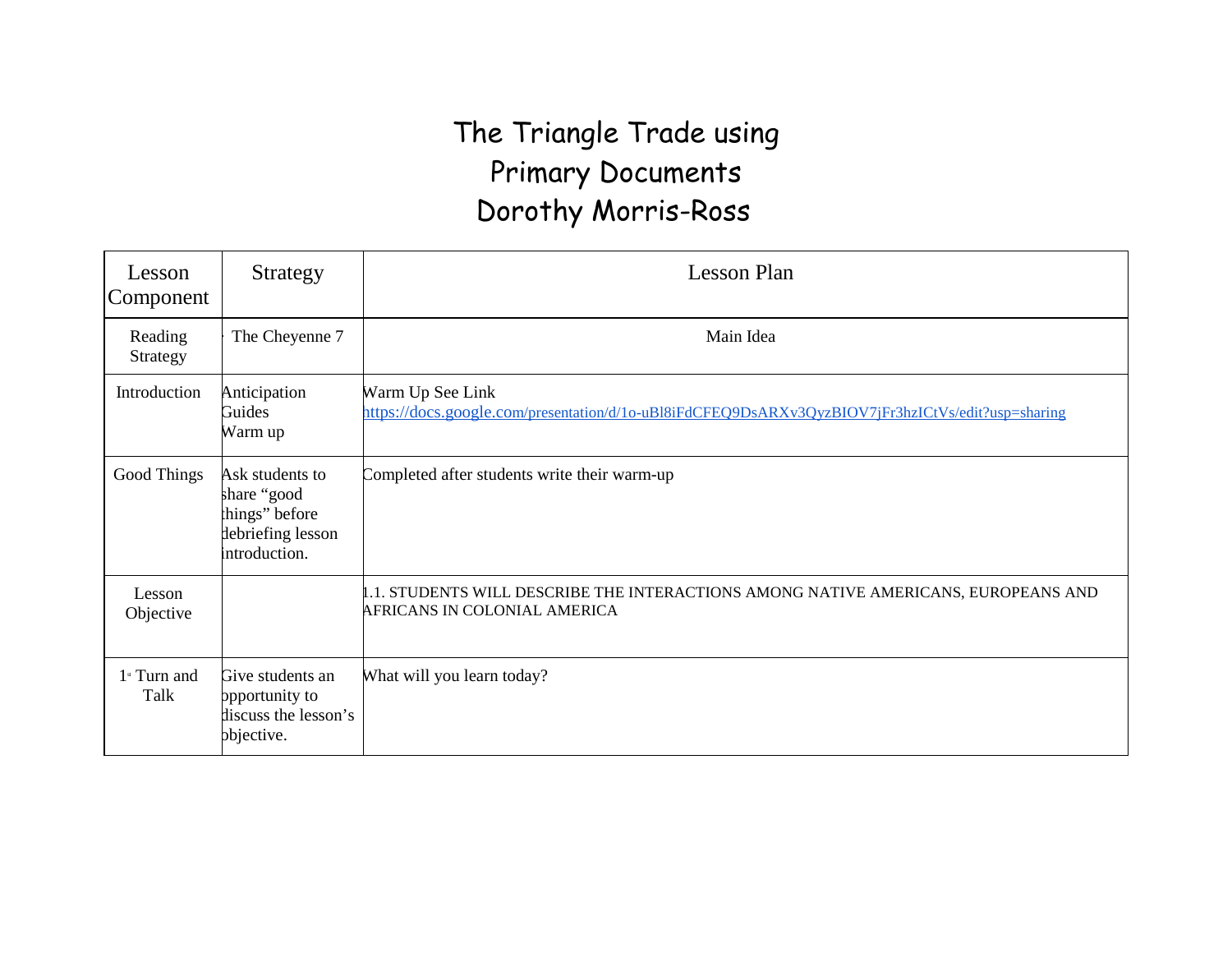| Direct<br>Instruction<br>Key idea(s) I<br>plan to teach.                                                                                   | Rotating<br>Texts                                                                         | The Atlantic Slave Trade - Crash course https://www.bing.com/videos/search?q=triangular+slave+trade+-<br>+crash+course&view=detail∣=9DED698C9624E29C353D9DED698C9624E29C353D&FORM=VIRE<br>Atlantic Slave Trade Reading (Review).                                                     |  |  |  |  |  |
|--------------------------------------------------------------------------------------------------------------------------------------------|-------------------------------------------------------------------------------------------|--------------------------------------------------------------------------------------------------------------------------------------------------------------------------------------------------------------------------------------------------------------------------------------|--|--|--|--|--|
| $2nd$ Turn and<br>Talk                                                                                                                     | Students discuss<br>key ideas from<br>Direct Instruction<br>to help clarify<br>confusion. | What are the expectations of today's activity?                                                                                                                                                                                                                                       |  |  |  |  |  |
| <b>Guided Practice</b><br>Teacher<br>observes<br>students as they<br>complete task.                                                        |                                                                                           | Teacher explains activity and assigns students a particular ship. Students research manifests of assigned ship<br>involved in the Atlantic Slave Trade. They then create a chart showing the cargo of each ship going in both<br>directions. They share their charts with the class. |  |  |  |  |  |
| Transition<br>Check-in point,<br>if the activity<br>from the first<br>part of the<br>lesson will be<br>continued<br>during second<br>half. | Poll                                                                                      | Take poll to see how students are progressing. Is more time needed? Can they finish by the end of the<br>period?                                                                                                                                                                     |  |  |  |  |  |
| Closure                                                                                                                                    | Ticket Out the<br>Door<br>Turn and Talk                                                   | Ticket Out the door:<br>What did you learn?<br>1.<br>What questions did you still have?<br>2.                                                                                                                                                                                        |  |  |  |  |  |

<https://www.bing.com/videos/search?q=triangular+slave+trade+-+crash+course&view=detail&mid=9DED698C9624E29C353D9DED698C9624E29C353D&FORM=VIRE>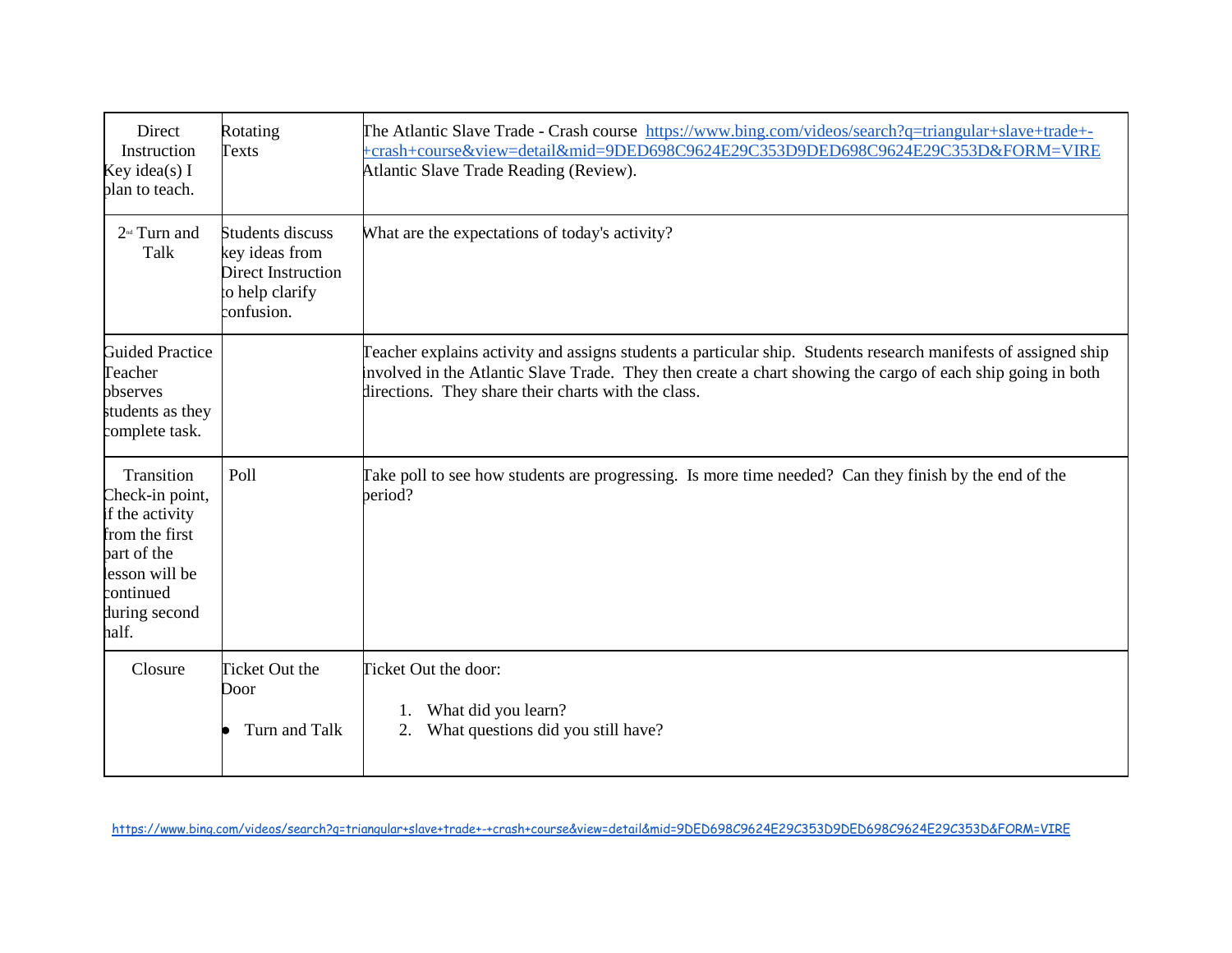## List of Ships

The Dobson The Wyatt The Grand Turk The Amistad Tecora Aurore Whydan Henrietta Marie Lomboko Antelope The Wanderer Sunny South Fredensborg Hope Duc Du Maine Meermin